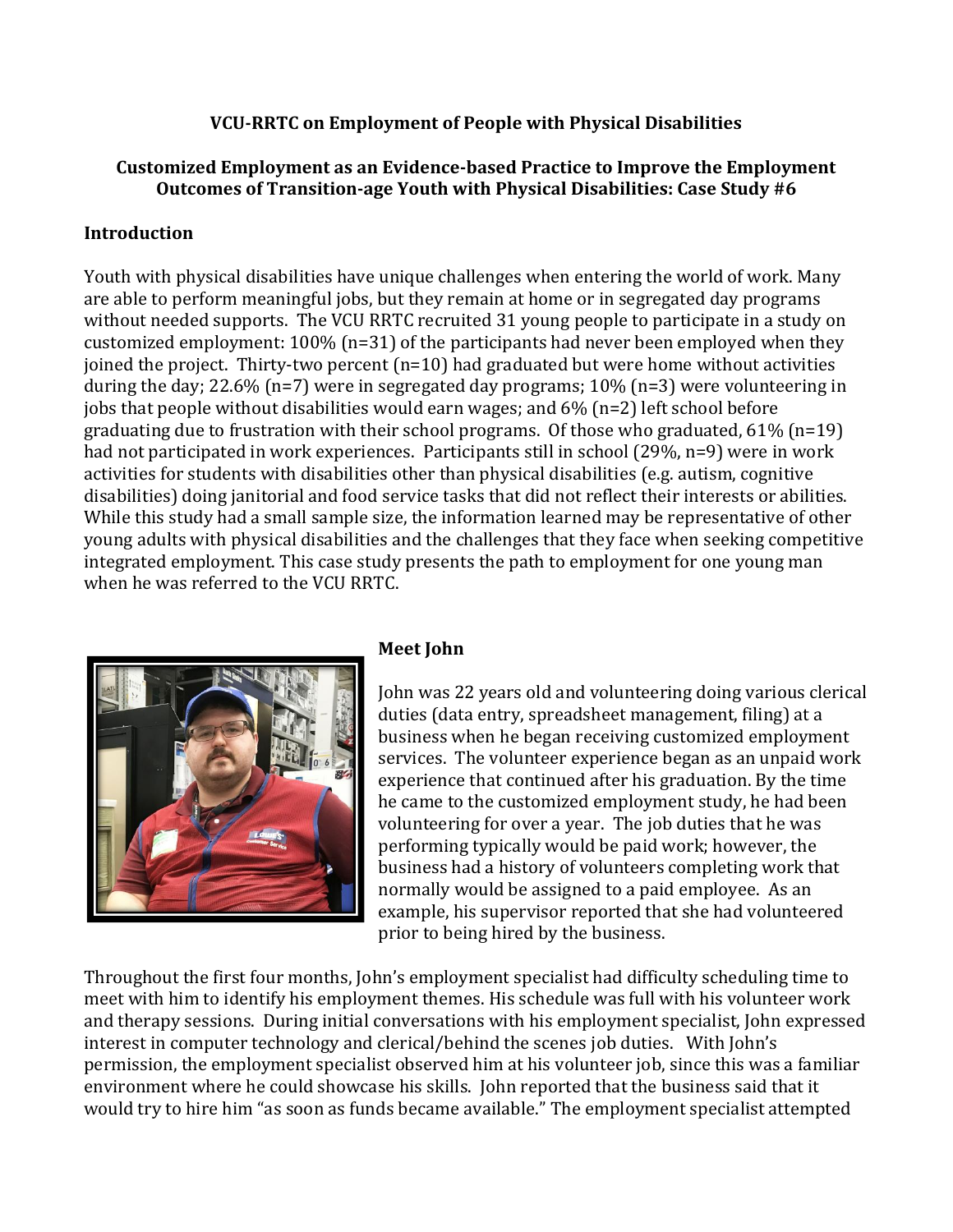to negotiate paid work for him; however, it was clear that this work experience was not going to turn into paid employment. After four months, John decided to concentrate on finding paid employment.

Since he had demonstrated skills and interest in clerical positions, the employment specialist assisted in setting up an informational interview at a regional medical center. There, he learned more about potential jobs and discussed with his employment specialist some of his concerns about working. This included his anxiety around answering the telephone and worrying about questions that he could not answer. John was also concerned about fatigue related to the progressive nature of his disability. His employment specialist assured him that these things could be negotiated with an employer and a job customized to meet his needs.

Other discovery activities included informational interviews mostly focusing on his vocational theme of clerical tasks. The employment specialist approached a business about customizing a position for him that involved inventory management and associated clerical tasks. It appeared that the business was very interested in creating a new job description for him, and an employment proposal was presented to the employer. Unfortunately, the business determined that it would not be able to develop a new job description for John.

John's vocational rehabilitation counselor suggested that he participate in a mock interview at Lowes. He discussed the interview with his employment specialist after the activity and he followed up with the business. The manager reported that he was impressed with John, and the employment specialist presented the ideas of customizing a position around John's therapy schedule and to exclude answering the phones or managing the cash registers. At first John, expressed concerns about working at Lowes, because of his anxiety of communicating with customers. With the support and encouragement of his employment specialist, he decided that he was interested in the negotiated position.

## **Job Placement**

John was hired at Lowes making \$11.41 an hour for 18 hours per week. He began working at the entrance to the store where he worked with a mentor to learn the store layout. His job duties were negotiated to include greeting customers, assisting with directions, ensuring 1-2 carts were available, and restocking certain returned items. Initially, John was anxious about speaking with customers, but with experience and support, he became more comfortable. He stated that as he learned more about the layout and products in the store, he felt more confident in himself in addressing questions and assisting customers.

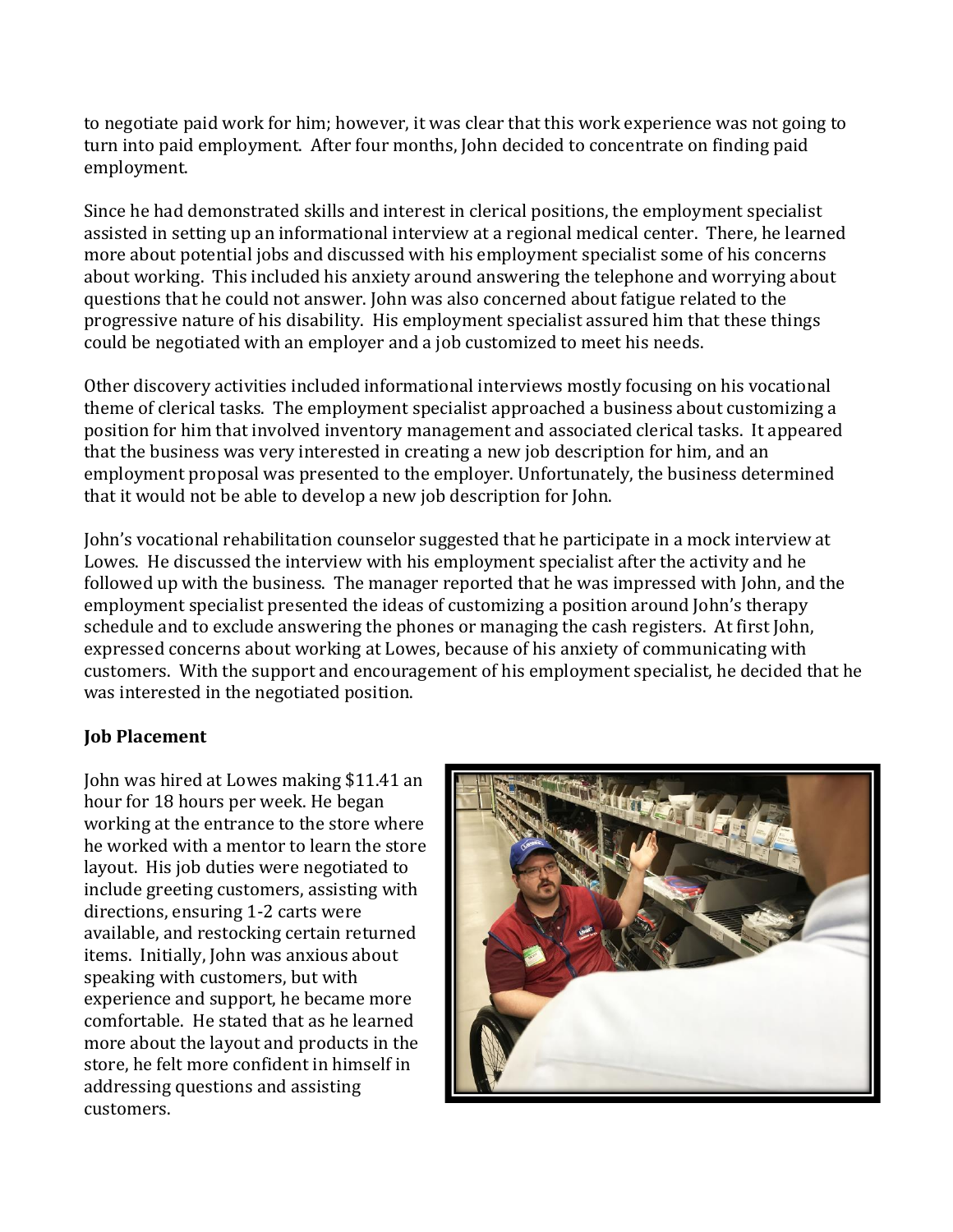

After his first year of employment, John received a raise to \$12.21 an hour working 18-24 hours per week. He requested to work in the plumbing department, since his father had taught him about plumbing. In the plumbing department, John's job duties became answering customer's questions and helping to find plumbing items. Once he became confident in the department, John expressed to the employment specialist that he felt comfortable answering the phone. John advocated for himself to receive more hours and has occasional weekend shifts. John had come a long way in developing his self-confidence!

#### **Discussion**

The intent of telling John's story is not to criticize the volunteer work that he was completing prior to receiving customized employment services. The purpose is to ensure that service providers are aware of the issues surrounding volunteer non-paid work. Most importantly, youth must understand that work experiences are just that: work experiences. There is no guarantee that a business will hire the person to complete job duties that are completed for "free." John's volunteering clearly delayed his seeking paid employment and, while he was volunteering without coercion, he believed that the opportunity would eventually become a paid position.

During a focus group conducted by the VCU-RRTC on Employment of People with Disabilities, participants with cerebral palsy (CP) discussed volunteering as an option for entering the labor force. While talking about discrimination against people with CP and attitudes of employers, volunteering was noted as one way that a person with CP could "prove" they could do the work required of a particular position. One participant stated the following: *I was looking back over my career and realized that I only had one job in about 25 years of working where I didn't have to work for free first to prove that I could have the job. We're talking back since the mid 1970's.* Another participant, framing it as advice, suggested the value of volunteering by saying, *Be willing to volunteer your services for a time just to prove that you have value. A lot of employers just don't see it unless you prove it to them*. These quotes present volunteering as a necessary step for addressing discrimination rather than something that was done willingly by these individuals seeking employment. As in John's example, he too thought that volunteering might be a "path" to paid employment.

While volunteer experiences can provide valuable opportunities, volunteer work should not be a prerequisite to or delay access to paid employment. If a person is involved in a volunteer position as part of the career-planning process, information must be gathered efficiently and align with the individual's plan for employment. Guidelines under the Fair Labor Standards Act can be found on